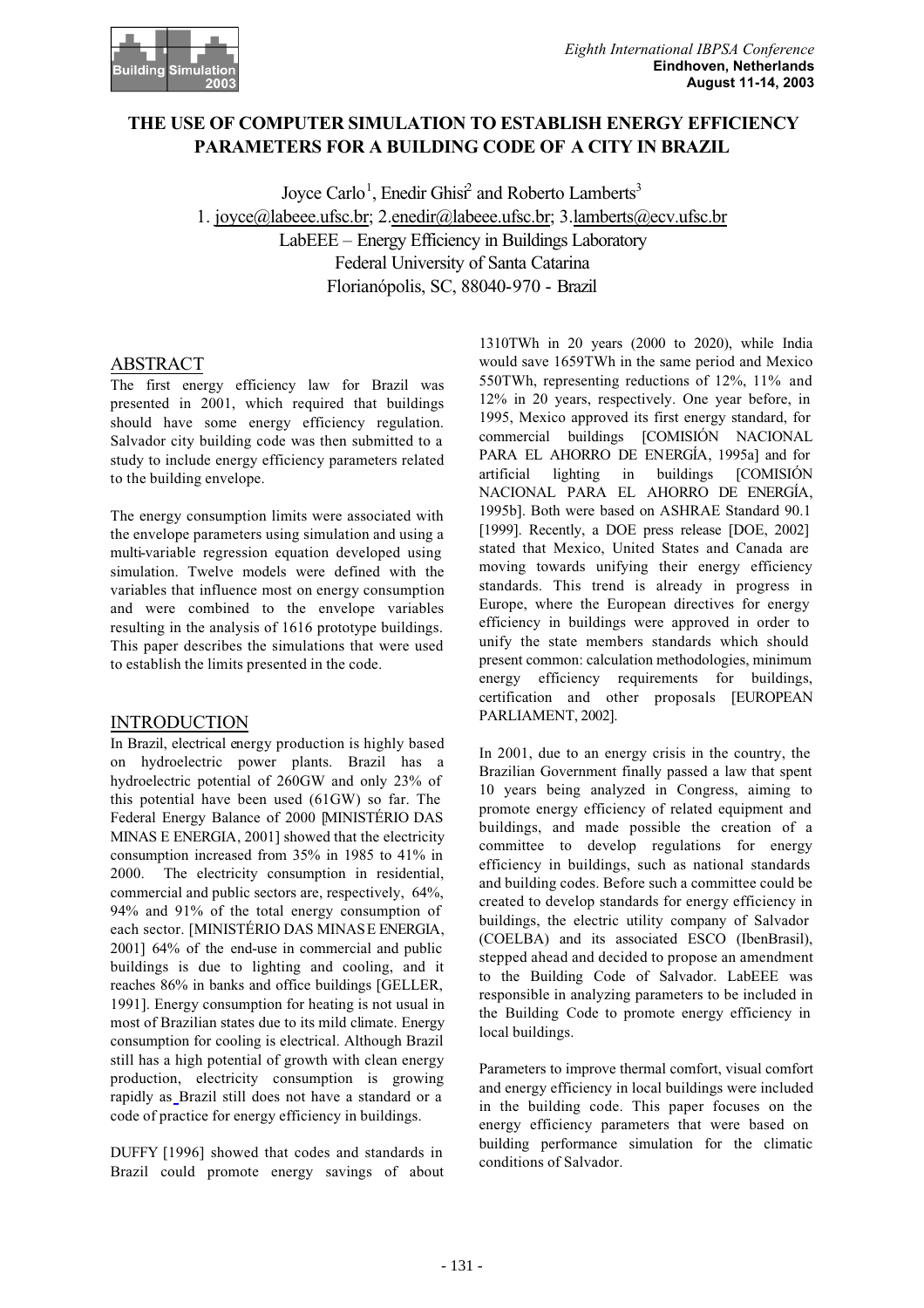Salvador is a tropical city with 2 million inhabitants located on the coast, at a latitude  $12^{\circ}54'$  South, and is the capital for the state of Bahia, Northeastern Brazil. The air temperature in Salvador ranges from  $21.8^\circ$  to  $28.7^\circ$  and the mean relative humidity is  $81\%$ [GOULART et al., 1997].

The Building Code for Salvador was based on parameters presented in ASHRAE Standard 90.1 [1999], which was referred in the International Energy Conservation Code [LUCAS & MEYERS, 2000] and used in other developing countries such as Mexico; and also in Australia, which has a climate similar to Brazil's. Standard 90.1 [ASHRAE, 1999] limits were modified to better represent the local conditions. It classifies the climate of several U.S. cities and some international cities. The climates are classified by their degree-days for cooling and heating and related to one of the 26 building envelope requirements tables. Cities not analyzed in the Standard 90.1 [ASHRAE, 1999] can have their degree-days for heating and cooling calculated in order to use one of the building envelope requirements table. Salvador city climate is classified by Standard 90.1 [ASHRAE, 1999] exempting the calculation of degree-days. In the table with the requirements in which Salvador is included, U-factor for non-residential above grade walls is divided in mass walls, metal buildings, steel framed and wood framed walls. The maximum U-factor for mass walls is  $3.352W/m<sup>2</sup>K$  and for wood framed light walls is  $0.513W/m<sup>2</sup>K$ . Roofs with insulation entirely above deck have a maximum U-factor of 0.366W/m<sup>2</sup>K and roofs with attics have maximum U-factor of  $0.196$ W/m<sup>2</sup>K. The maximum solar heat gain coefficient (SGHC) ranges from 0.19 to 0.25, and higher coefficients for windows oriented to south were recommended, reaching 0.61 for low Window to Wall Ratios [ASHRAE, 1999].

These thermal properties limits are quite severe for Brazilian needs. The construction components used in Brazil are different from the American components. Brazilian walls for commercial buildings are built with clay bricks or cement blocks, while American walls are composed of bricks and framed panels. Brazilian roofs are generally composed of clay tiles or corrugated asbestos cement sheets, and some commercial buildings have metal roofs. Asphalt or stones are not widely used in Brazilian roofs. Components used in Brazil are related to economic and social issues, such as use of untrained labour, material costs and customers preferences, that must be considered to establish the limits for the Building Code, the first energy efficiency regulation for buildings in Brazil. The designing of energy efficient buildings is a new concept in this country whose construction industry has not faced the energy efficiency concept yet. The limits must initially account for lower efficiencies than

ASHRAE's; as building designers, builders and also the population of Salvador get used to either applying or requesting energy efficiency strategies, the thermal properties limits may be modified to promote higher energy efficiency rates. The development of the method described in this paper intends to provide knowledge of the variables to define acceptable parameters for all these particular conditions.

Two tools were used to estimate the thermal properties limits to be included in the Building Code: a multi-variable regression equation for commercial building energy consumption calculation [SIGNOR et al., 2001] and simulation using DOE 2.1–E. The regression equation was used to define the limits of WWR (Window to Wall Ratio), SC (shading coefficient) and PF (projection factor) for vertical windows oriented to north, east and south. Simulation was used to estimate the limits of thermal transmittance for walls, to investigate the influence of the building orientation on the energy consumption and to estimate the limits of WWR, SC and PF for vertical west-oriented windows.

## **OBJECTIVE**

The main objective of this paper is to describe the methodology used to define thermal properties limits for the building envelope in the city of Salvador. It presents the differences of the limits defined in this study and the limits recommended by Standard 90.1 [ASHRAE, 1999] for Salvador.

## METHODOLOGY

Energy consumption on lighting, equipment and cooling for commercial buildings was simulated using DOE 2.1-E and a multi-variable regression equation developed also from parametric simulation.

Salvador is a cooling dominated climate, external temperature often varies near the comfort conditions and solar radiation is very high, which requires the use of hourly dynamic simulation to gather better results on energy consumption estimation. The energy consumption simulations were performed to obtain site electricity end energy only, which is the main energy use in the Brazilian commercial sector.

The simulations boundary conditions are listed in Table 1. Two values for internal loads density were used,  $15W/m^2$  and  $30W/m^2$ . Schedules were adjusted to Brazilian offices occupancies (eight hours) and the heating system was turned off on heating schedules.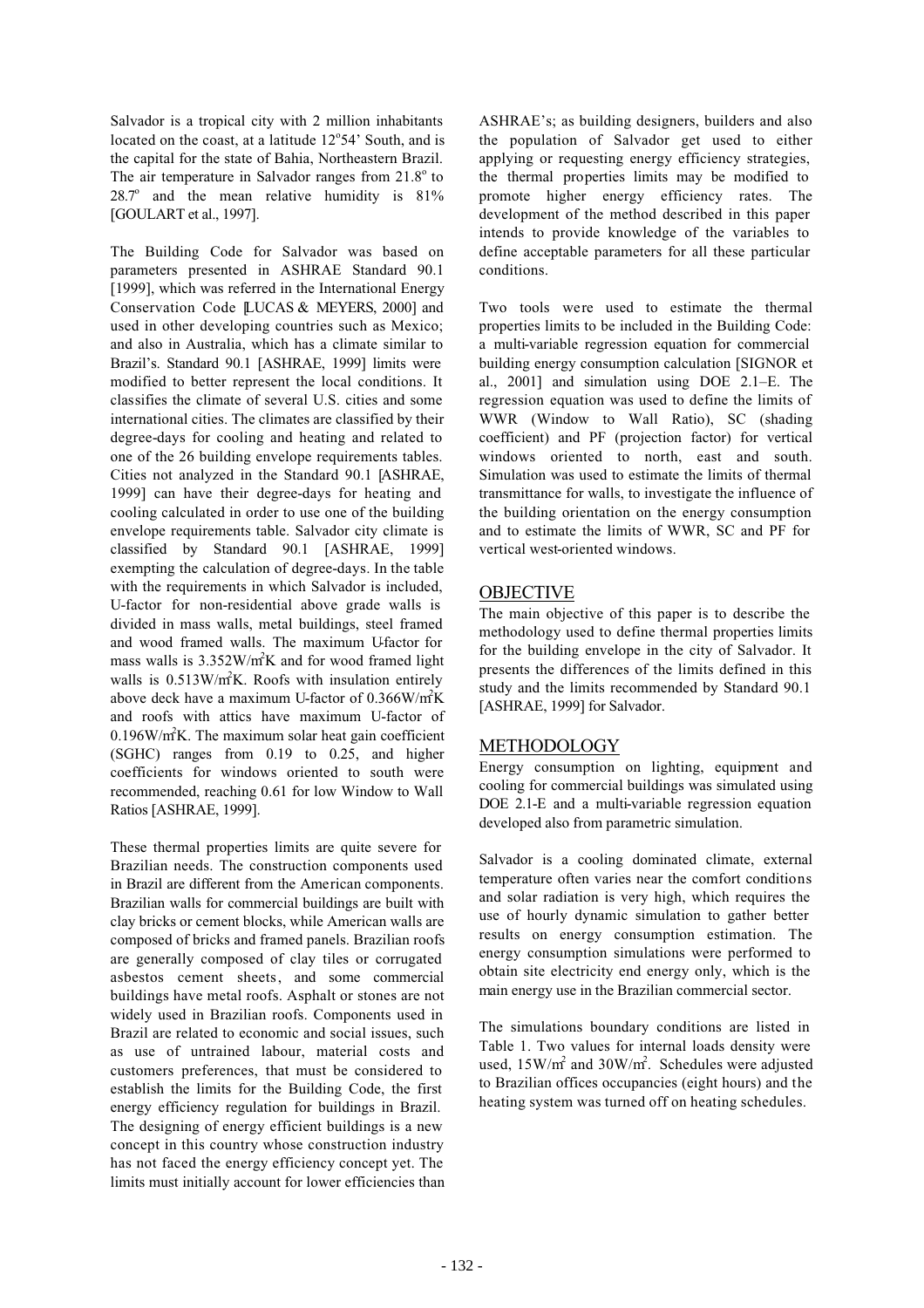| CONSUMPTION SHIRTAGUONS.     |           |                     |               |  |
|------------------------------|-----------|---------------------|---------------|--|
| Cooling set-point            |           | 25.6                | $^{\circ}C$   |  |
| Internal                     | Lighting  | 9.5 & 19.0          | $W/m^2$       |  |
| loads                        | Equipment | 3.7 & 2.5           | $W/m^2$       |  |
| density                      | Occupancy | 75.4 & 37.7         | $m^2$ /person |  |
| Ventilation rate             |           | 11.7                | $m^3$ /person |  |
| Infiltration                 |           | 0.2                 | <b>ACH</b>    |  |
| efficiency<br>Coil<br>energy |           | 2.93                |               |  |
| ratio                        |           |                     |               |  |
| Type of HVAC                 |           | Packaged multi-zone |               |  |
|                              |           | system              |               |  |

Table 1: Boundary conditions for the energy consumption simulations.

The multi variable regression equation was developed using detailed hourly simulation models and resulted in the comb ination of eight architectural variables:  $A_{\text{roof}}/A_{\text{total}}$  (roof area ratio),  $A_{\text{facade}}/A_{\text{total}}$  (façade area ratio), WWR (Window to Wall Ratio), PF (projection factor), SC (shading coefficient),  $U_{\text{roof}}$  (roof transmittance),  $a_{\text{roof}}$  (roof absorptance) and ILD (internal load density) [SIGNOR et al., 2001]. SIGNOR et al. [2001] developed energy consumption equations for 14 cities using these variables. Two values were defined for each parameter to simulate 512 alternatives to detect their consumption variation. Parameters that did not present linear trends were excluded from the equation, such as wall transmittance. First investigations showed that the equation should be based on variables associations, but the hypothesis that all the variables would have to be combined among themselves would be very complex, resulting in 511 combinations, which would be very hard to solve. The equation was then developed considering the variables to be independent and the parameters were coherently combined in order to obtain better results when compared to the annual energy consumption of some simulated prototypes. The result was a multi-variable regression equation with 10 coefficients, 5 independent parameters and 12 correlated parameters with a  $R^2$  of 0.995. Equation 1 presents the formula to calculate the annual energy consumption for Salvador [SIGNOR et al., 2001].

 $C = 0.80417 + 39.28823$  x  $A_{root}/A_{total} + 25.75737$  x  $[(A_{root}$ x  $U_{\text{roof}}$  x  $a_{\text{roof}}$  /  $A_{\text{total}}$  + 28.81267  $A_{\text{facade}}/A_{\text{total}}$  + 150.55861 (A<sub>facade</sub> x WWR x SC) / A<sub>total</sub> – 91.21731 x  $(A_{\text{facade}}$  x WWR x SC x PF) /  $A_{\text{total}}$  + 7.41655 x WWR – 5.95851 x WWR x SC – 1.90946 x PF + 3.57086 x ILD (Equation 1)

Where,

C = Annual energy consumption (kWh/m<sup>2</sup> per year)

 $A_{\text{roof}}$  = Area of roof (m<sup>2</sup>)

 $A_{\text{total}}$ = Total area on plan (m<sup>2</sup>)

 $A_{\text{faqade}}$  = Area of façade (m<sup>2</sup>) WWR= Window to Wall Ratio (%) PF= projection factor (non-dimensional) SC= shading coefficient (non-dimensional)  $U_{\text{roof}}$  = roof thermal transmittance (W/m<sup>2</sup>K)  $a_{\text{roof}}$ = roof absorptance (non-dimensional) ILD= internal load density  $(W/m^2)$ 

 $A_{\text{root}}/A_{\text{total}}$  corresponds to the number of floors while  $A_{\text{facade}}/A_{\text{total}}$  corresponds to the building shape. Internal loads are related to the use of the building and were simulated using Brazilian offices occupancy, lighting and equipment schedules. These are the three parameters that most influence the annual energy consumption. The other parameters are related to the building envelope and were analyzed in order to define the limits of the Building Code to improve energy efficiency in buildings.

## INFLUENCE OF THE EQUATION PARAMETERS ON ENERGY CONSUMPTION

Equation 1 was used to investigate the range of annual energy consumption of Brazilian commercial building models. It allows an instantaneous estimation of energy consumption for buildings located in Salvador because it avoids the time spent on modeling a building for simulation. The energy consumptions of 432 models were estimated by using Equation 1 to define the range of possible energy consumptions for commercial buildings. Twelve basic models were defined based on three parameters that most influence the energy consumption of commercial buildings: shape, number of floors and internal loads, as presented in Table 2. The other variables adopted in Equation 1 were based on Brazilian typologies and components mostly adopted in construction.

Table 2: Variables of the 12 basic models.

| Model | $A_{\text{faqade}}/A_{\text{total}}$ | $A_{\text{roof}}/A_{\text{total}}$ | ILD |
|-------|--------------------------------------|------------------------------------|-----|
| 1     | 0.14                                 | 1                                  | 15  |
| 2     | 0.14                                 | 1                                  | 30  |
| 3     | 0.14                                 | 1                                  | 35  |
| 4     | 0.14                                 | 0.1                                | 15  |
| 5     | 0.14                                 | 0.1                                | 30  |
| 6     | 0.14                                 | 0.1                                | 35  |
| 7     | 0.7                                  | 1                                  | 15  |
| 8     | 0.7                                  | 1                                  | 30  |
| 9     | 0.7                                  | 1                                  | 35  |
| 10    | 0.7                                  | 0.1                                | 15  |
| 11    | 0.7                                  | 0.1                                | 30  |
| 12    | 0.7                                  | 0.1                                | 35  |

These twelve models had three envelope parameters varied: roof thermal transmittance was varied from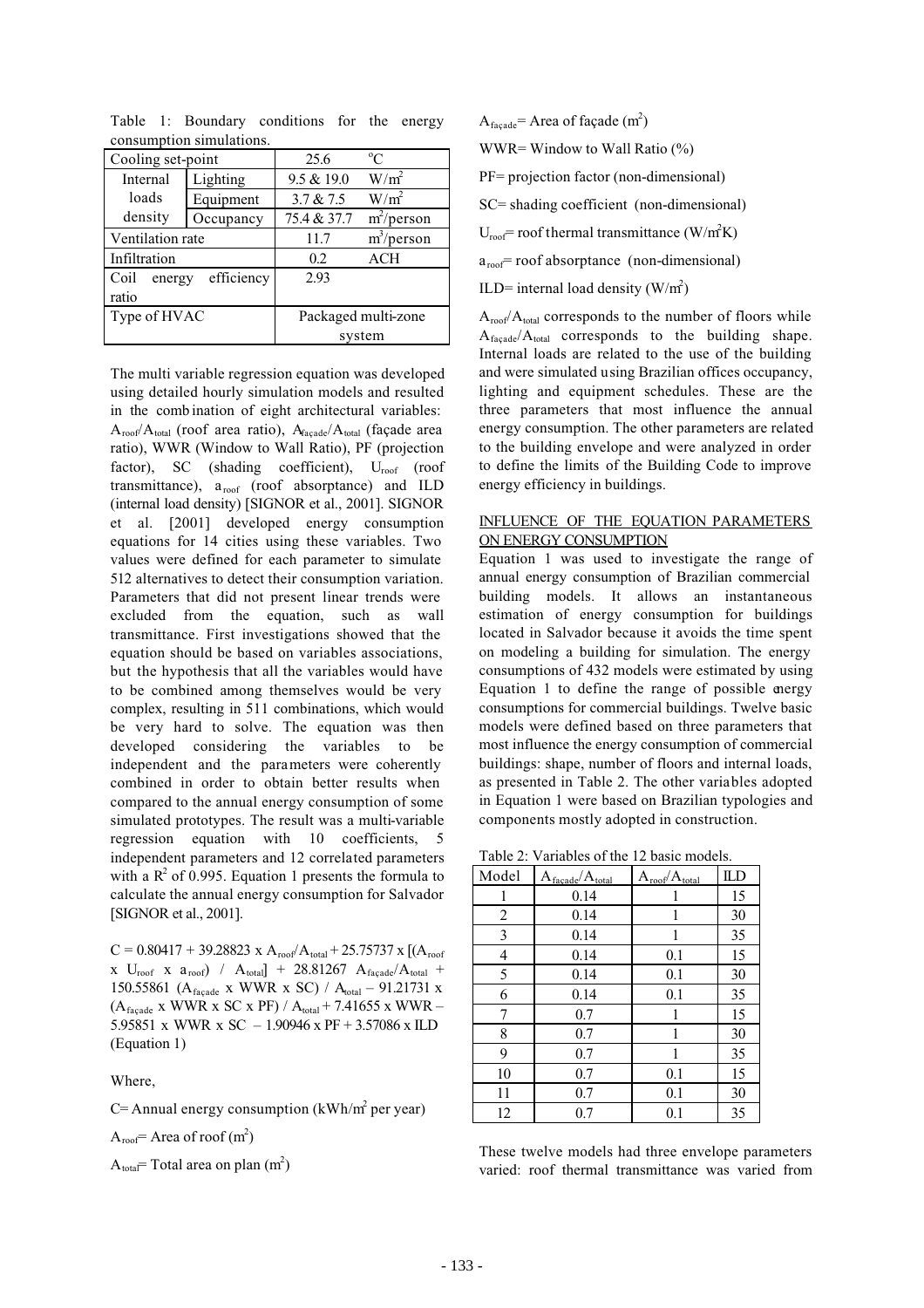$0.952$ W/m<sup>2</sup>K to 4.545W/m<sup>2</sup>K, WWR was varied from 10% to 100% and SC was varied from 0.18 to 1. Projection factor and roof absorptance were assumed to be constant: projection factor remained zero at this stage of the research while roof absorptance was assumed as 0.7, a high value considering that even white-painted roofs with low absorptance become dirty with time.

Figure 1 presents the range of energy consumption estimated by using Equation 1 with Brazilian building parameters. Two models are presented in Figure 1: a model type whose energy consumption tends to be high (model 9) and a model type whose energy consumption tends to be low (model 4). Model 9 represents a small one-storey building (30m x 12m on plan) with an ILD of  $35W/m^2$ , while model 4 represents a large 10-storey building (150m x 60m on plan) with an ILD of 15W/m<sup>2</sup>. Each model presents the maximum and minimum annual energy consumption of its prototype buildings according to the maximum or minimum shading coefficients as a function of WWR.

In Figure 1, the energy consumption varies from 62 to 396kWh/ $m^2$  per year, in buildings with WWR ranging from 10% to 100%. The energy consumption of the other models of Table 1 are located between the lines Max Model 9 and Min Model 4. Based on this range, the highest 50% of the energy consumption range calculated using Equation 1 was eliminated for each one of the 12 models.



Figure 1: Maximum and minimum energy consumption for two building models presented in Table 1.

The objective was to find limits of PF, SC and thermal transmittance of roofs that would result in energy consumptions lower than the limit of 50% of the energy consumption range shown in Figure 1, for any building prototype.

### THERMAL TRANSMITTANCE OF ROOFS

Equation 1 was used to analyze the influence of the roof thermal transmittance on energy consumption. The roof U-factor was varied from  $0.3 \text{W/m}^2 \text{K}$  to 5.0  $W/m<sup>2</sup>K$ , as seen in Figure 2, which presents the Ufactor influence on energy consumption for four models with internal loads of  $35W/m^2$ .

Models 3 and 9 correspond to one-storey buildings, while models 6 and 12 correspond to 10-storey buildings. Although the influence of roof U-factor on energy consumption is higher on one-storey buildings, thermal comfort was also considered to specify one limit for the thermal transmittance of the roof for any model, no matter the number of floors.

![](_page_3_Figure_9.jpeg)

Figure 2: Influence of thermal transmittance of roofs on the annual energy consumption for models 3, 6, 9 and 12.

A clay-tile roof and an asbestos-cement roof, both without ceiling, have a similar U-factor of  $4.60 \text{W/m}^2\text{K}$ . The addition of a ceiling reduces the Ufactor to 2W/m2 K, which is widely used in Brazil. The U-factor limit was defined as  $1.2 \text{W/m}^2 \text{K}$ , which corresponds to a roof with insulation or with a radiant barrier and a concrete slab, as a good practice.

Then, as seen in Figure 2, the energy consumption was reduced from  $375$ W/m<sup>2</sup> to a maximum of  $320$ W/m<sup>2</sup> on model 9, a reduction of 15% on the model which the energy consumption is higher. Similar savings were found on model 3, also a 10-storey model. The value of  $1.2 \text{W/m}^2\text{K}$  was then adopted in all the following energy consumption estimations.

#### WINDOWS WWR, SC AND PF

The twelve building models shown in Table 2 had their windows properties varied in order to identify a relation between WWR and SC which would not overpass the established consumption limit. Figure 3 presents the shading coefficient variation as a function of WWR for models 3, 6, 9 and 12. The SC provided energy consumptions for each model that did not overpass their energy consumption limits.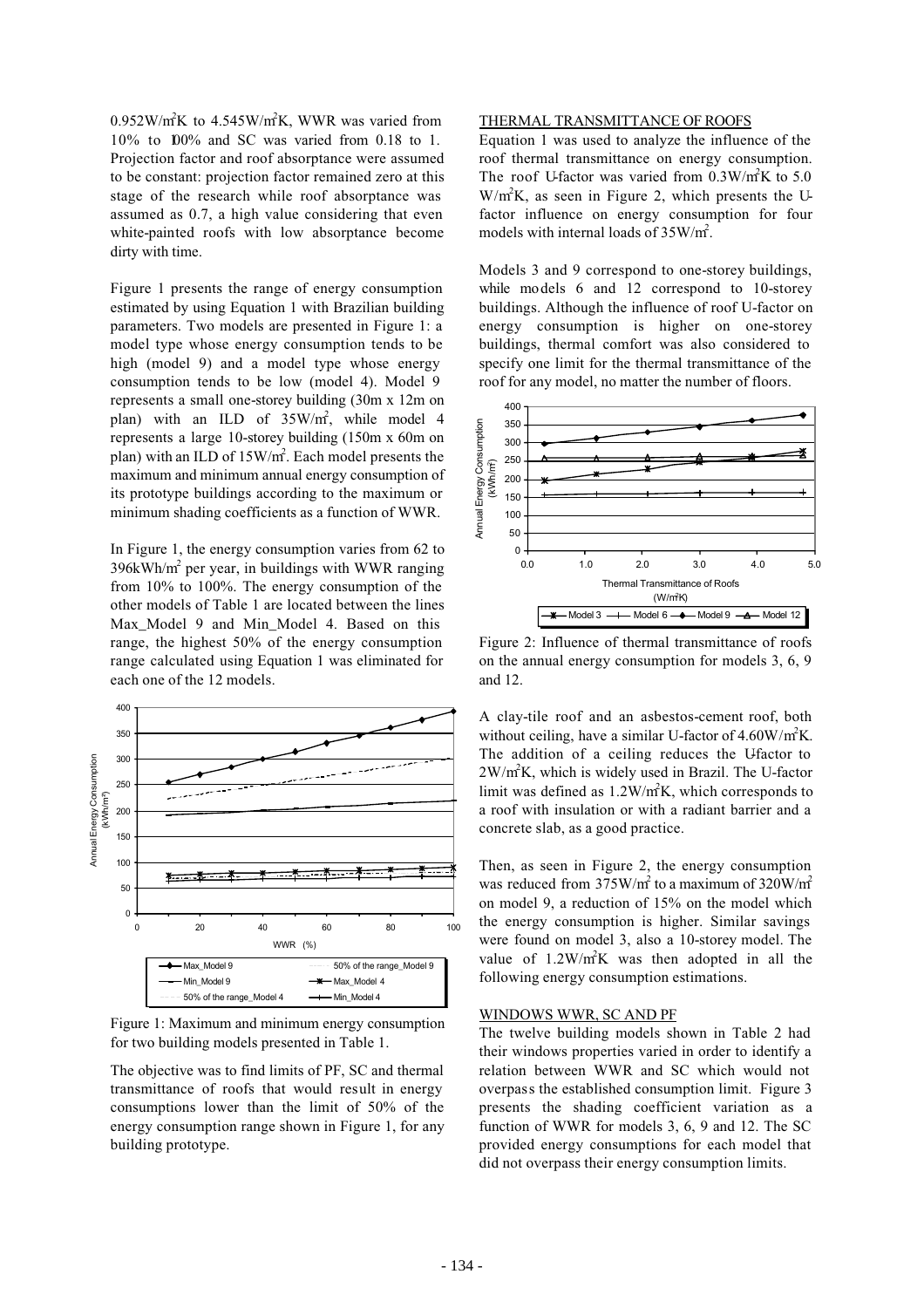Having found the shading coefficient limits for each model, the minimum shading coefficient limits (most severe limits found) were adopted for all the models.

Figure 3 shows that the most severe SC limit occurs for models 6 and 3. The SC of one of these two models could be adopted as the SC limit for all the other models. The analysis was made with the twelve models. Later, the projection factor was included in the analysis to allow the use of glasses with higher shading coefficients. The same method used to find the SC limits was used for PF: a value of PF, as a function of SC and WWR, was obtained with the condition that the prototype's annual energy consumption would not overpass the energy consumption previously defined as a limit.

Figure 4 presents the curves and the equations for the relation between SC and PF obtained for each WWR.

![](_page_4_Figure_3.jpeg)

Figure 3: Shading coefficient as a function of WWR for 4 models with ILD= $35W/m^2$ .

![](_page_4_Figure_5.jpeg)

Figure 4: Projection factor as a function of SC and WWR.

Shading coefficient (SC) was converted to solar heat gain coefficient (SHGC) after its limits were defined, multipling the SC by 0.86. The maximum SHGC allowed in the Building Code are presented in Table 3 and some examples of minimum PF are presented in Table 4.

Table 3: Maximum SHGC as a function of WWR for north, east and south windows.

|             | WWR  |            |          |          |
|-------------|------|------------|----------|----------|
|             | 0 to | $40.01$ to | 60.01 to | 80.01 to |
|             | 40%  | 60%        | 80%      | $100\%$  |
| <b>SHGC</b> | 0.86 | 0.43       | 0.22     | 0.09     |

Table 4: Examples of the minimum PF as a function of SHGC and WWR for north, east and south windows.

|             | WWR                    |                   |                 |                  |
|-------------|------------------------|-------------------|-----------------|------------------|
| <b>SHGC</b> | 0 <sub>to</sub><br>40% | $40.01$ to<br>60% | 60.01 to<br>80% | 80.01 to<br>100% |
| 0.86        |                        | 0.48              | 0.77            | 0.96             |
| 0.60        |                        | 0.23              | 0.57            | 0.81             |
| 0.47        |                        | 0.06              | 0.44            | 0.71             |
| 0.43        |                        | 0                 | 0.39            | 0.67             |
| 0.26        |                        |                   | 0.11            | 0.46             |
| 0.22        |                        |                   |                 | 0.38             |

### BUILDING ORIENTATION INFLUENCE ON ENERGY **CONSUMPTION**

The Standard 90.1 [ASHRAE, 1999] recommended a specific SHGC for south-oriented windows. Other models were simulated using DOE2.1-E in order to identify the building orientation influence on energy consumption.

Despite the recognition of lower energy consumption in prototype buildings with south-oriented windows, 134 simulations showed that the energy consumption for buildings with west-oriented windows presented significant differences. Figure 5 presents the energy consumption differences of small prototype buildings with their window wall facing either one of the four main orientations: north, east, south or west.

![](_page_4_Figure_15.jpeg)

Figure 5: Energy consumption differences between two buildings with window wall facing different orientations.

(N-E) represents the differences in energy consumption between a building with north-oriented windows and a similar building with east-oriented windows. (N-S) represents the differences in energy consumption between a building with north-oriented windows and a similar building with south-oriented window, and so on. It is possible to verify that the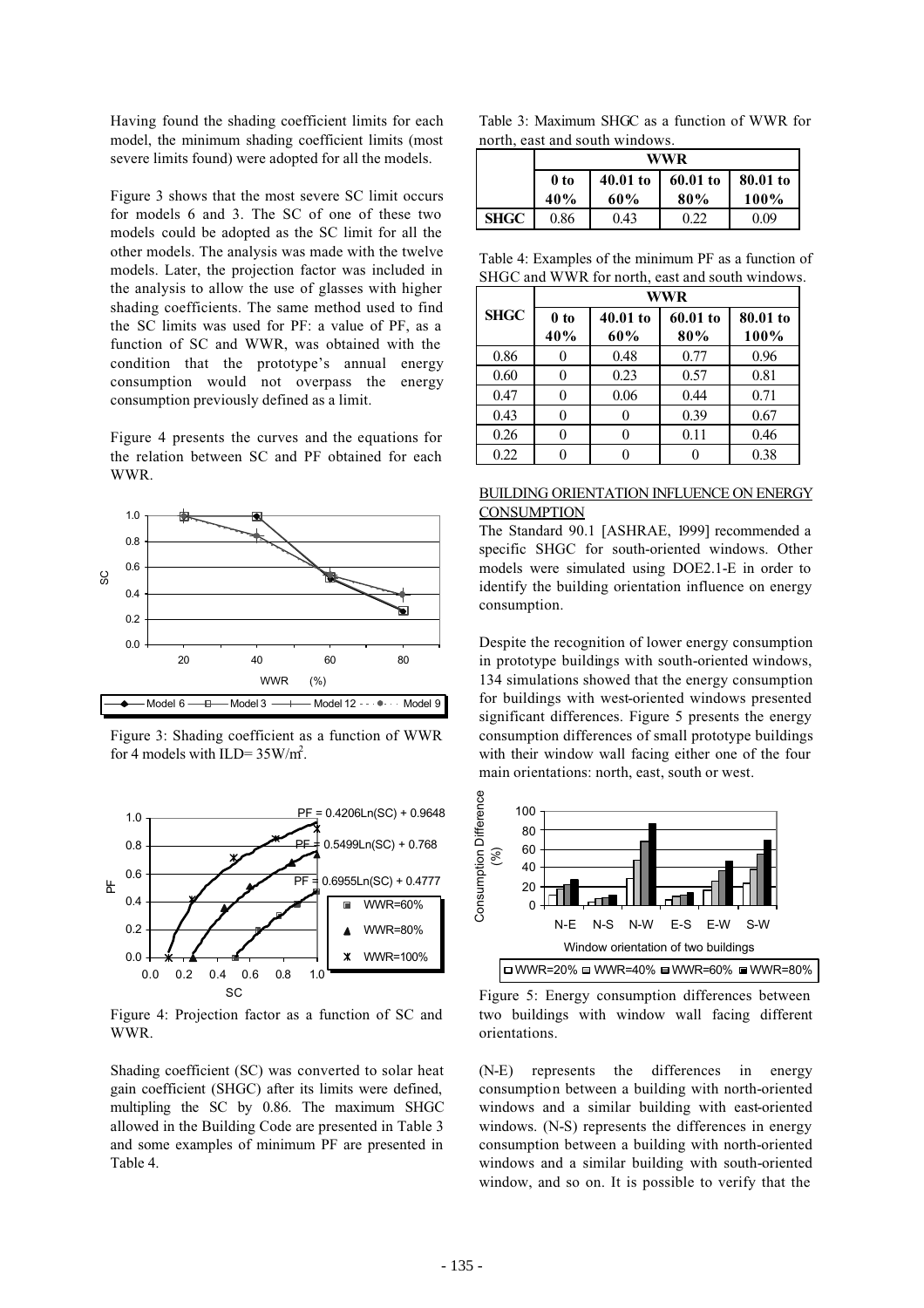energy consumption differences are significant between buildings with west-oriented windows, no matter the WWR of 20% or 80%. The highest energy consumption difference between a prototype with its windows oriented to west and a prototype with its windows oriented to other direction is about 18% (WWR= 80%), while the lower energy consumption difference is about 7% (WWR= 20%). No significant differences were found between prototype buildings with south-oriented windows. Note that Standard 90.1 [ASHRAE, 1999] allows higher SHGC for southoriented windows and do not consider any different SHGC for west-oriented windows.

The prototype buildings were then simulated to find a pattern in the annual energy consumption differences. These differences would indicate the value of the shading coefficient that should be used on west-oriented windows to neutralize the energy consumption differences between buildings with windows on the north façade and buildings with windows on the west façade. South or east-oriented windows would present a similar behavior of northoriented windows since no significant energy consumption differences were found between these prototypes. The SC that would partially compensate this energy consumption difference was 0.4, reducing the differences in 18% only. A reduction in the SC from 1 to 0.4 was considered to be enough due to the high costs of low SC glazing.

New limits were then defined for the west orientation based on a significant decrease on shading coefficient values and were converted to SHGC. The projection factor was also corrected for west-oriented windows. Table 5 presents the new proposed SHGC for west-oriented windows: note that no changes were made on small windows (WWR from 0 to 40%) and Window to Wall Ratios higher than 80% and without any solar protection (PF>0) were banned for the west façades.

Table 5: Maximum SHGC as a function of WWR for west-oriented windows.

|             | WWR  |            |          |          |
|-------------|------|------------|----------|----------|
|             | 0 to | $40.01$ to | 60.01 to | 80.01 to |
|             | 40%  | 60%        | 80%      | 100%     |
| <b>SHGC</b> | 0.86 | 0.17       | 0.09     |          |

### THERMAL TRANSMITTANCE OF EXTERNAL WALLS

As the thermal transmittance of external walls was excluded from the development of Equation 1, simulations were performed using DOE 2.1-E in order to analyze the influence of wall thermal transmittance on the energy consumption.

Two types of external walls were simulated: mass walls and light walls. Both of these types had their Ufactor modeled ranging from  $0.273 \text{W/m}^2\text{K}$  to  $5.263 \text{W/m}^2\text{K}$ . Figure 6 presents the energy consumption variation as a function of the wall thermal transmittance. The energy consumption varies from  $83kWh/m^2$  per year to  $230kWh/m^2$  per year. Although energy consumption tends to increase as the thermal transmittance increases, there are some energy consumption decreases on both light and mass walls lines. The energy consumption of prototype buildings with external mass walls tends to significantly increase only when walls U-factor are higher than  $3.7W/m<sup>2</sup>K$ . This U-factor corresponds to a solid clay-brick wall, widely used in Brazil since the  $16<sup>th</sup>$  century. The energy consumption of prototype buildings with external light walls is similar to the energy consumption of prototype buildings with external mass walls when the prototype building external light walls have a U-factor of  $1.2 \text{W/m}^2 \text{K}$ . This energy consumption of prototype buildings with external light walls presents a significant increase when their walls have a U-factor higher than  $0.5 W/m^2K$ .

The light walls represent the class of new materials and components that are becoming used in the Brazilian construction industry, although the clay or concrete-block walls are still widely used. For mass walls, no limitation was imposed, as 3.7W/m<sup>2</sup>K represents a 10cm solid brick wall, but for light walls higher insulation was required  $(U=1.2 W/m<sup>2</sup>k)$  in order to keep the energy consumption similar to the mass walls as can be seen in Figure 6.

![](_page_5_Figure_9.jpeg)

Figure 6: Energy consumption as a function of external wall transmittance.

## RESULTS

The energy consumption resulted from the calculation using Equation 1 and the commercial buildings envelope limits defined for the Salvador Building Code are represented in Figure 7 for models 4 and 9. The energy consumption range for these models and Standard 90.1 prescriptive limits, whose maximum WWR is 50%, are also presented.

The Building Code maximum SC is indicated as a function of WWR that, starts at 40%, with increments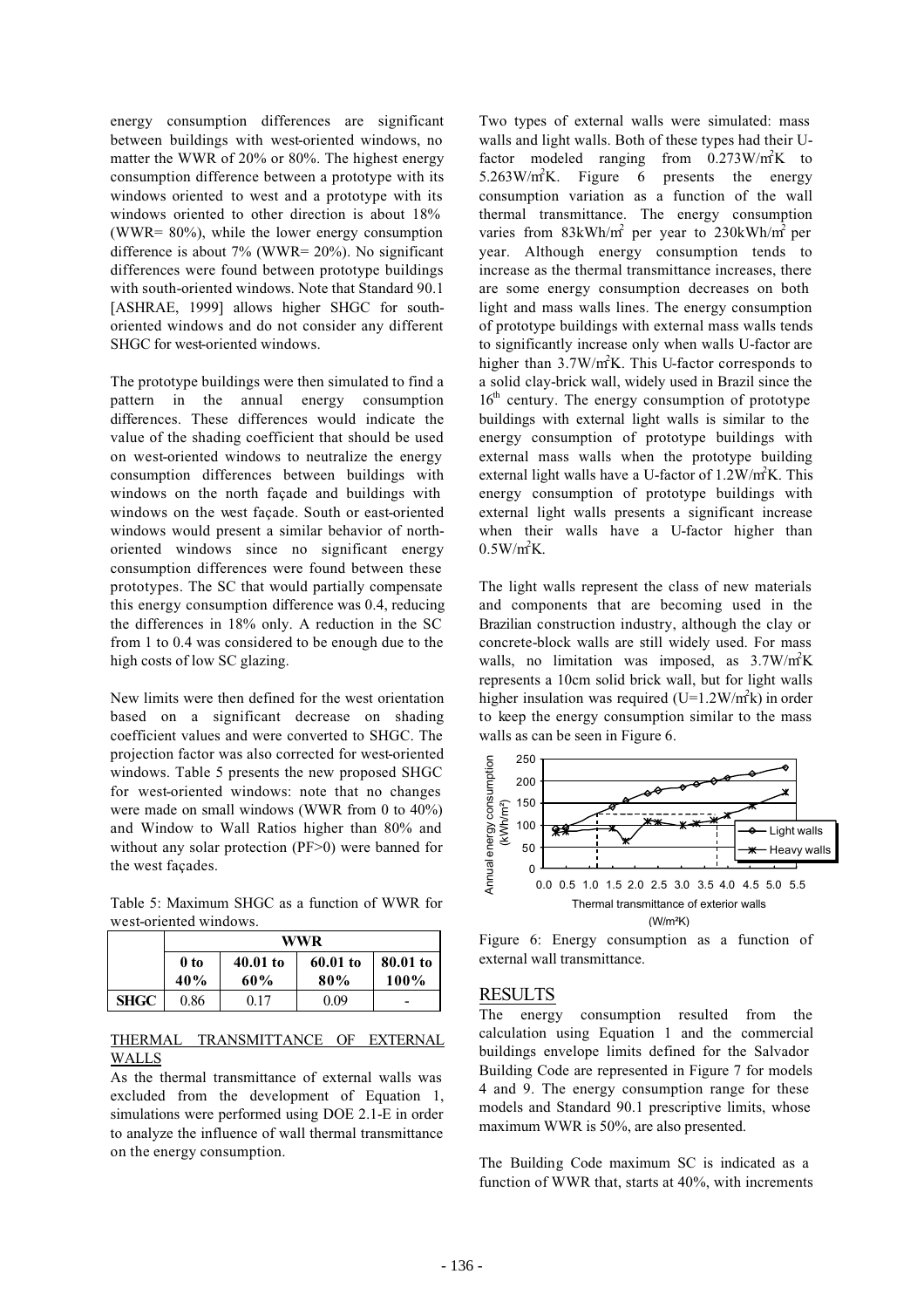of 20% (Tables 2, 3 and 4). This can be seen in Figure 7, where the energy consumption increases for the same SC, as the WWR increases, until the dashed line is interrupted by the new SC prescribed for the next WWR range.

The limits are more severe than initially planned. This happened because one model had to be chosen among the twelve models of Table 1 and its SC limits were adopted for all the eleven models. The choice was made for the more severe shading coefficient limits and applied for all commercial building typologies. This resulted in a consumption limit that excluded more than 50% of the energy consumption range. Figure 1 shows the initial plan for the consumption limits and can be compared to the final results presented in Figures 7 and 8.

The parameters defined for buildings with WWR from 80% to 100% in the Building Code are stricter than parameters defined for buildings with WWR lower than 60%. Nevertheless, ASHRAE prescriptive parameters do not even indicate any SHGC that can be adopted for WWR higher than 50%.

![](_page_6_Figure_3.jpeg)

Figure 7: Energy consumption for model 4 and energy consumption limits defined in the Building Code and in Standard 90.1.

![](_page_6_Figure_5.jpeg)

Figure 8: Energy consumption for model 9 and energy consumption limits defined in the Building Code and in Standard 90.1

Figure 8 shows that ASHRAE limits are more severe than the limits defined in the Building Code, being close to the minimum energy consumption line for model 9 while this happens to the energy consumption calculated with the Building Code limits only when WWR ranges from 80% to 100%. The envelope thermal properties limits of Salvador Building Code banned most of the cases whose energy consumption would be extremely high due to high Window to Wall Ratios.

#### **CONCLUSIONS**

An equation with eight building parameters was used to estimate energy consumption for commercial buildings in combination with simulation. This equation was developed through 512 parametric simulations for the climate for Salvador. Three parameters  $(A_{\text{roof}}/A_{\text{total}}, A_{\text{facade}}/A_{\text{total}})$  and ILD) that most influence energy consumption were combined into 12 models in which the other envelope parameters were varied. The energy consumption range for Brazilian commercial buildings was estimated and consumptions limits were defined. The limits of thermal properties for the envelope were estimated based on the energy consumptions limits using Equation 1 and simulation.

Equation 1 was used to estimate the limits of thermal transmittance of roofs and solar heat gain coefficient and projection factor of vertical windows. Simulation was used to define the thermal properties limits of external walls and to investigate the influence of window wall orientation on energy consumption.

The Building Code had its parameters defined by calculating the energy consumption for 921 prototype buildings using Equation 1 and simulating 695 prototype buildings in DOE 2.1-E. The combination of Equation 1 with the further simulations reduced the number of simulations that would be necessary to define the thermal properties parameters, increasing the analysis speed.

This proposal is now being discussed by the local population of Salvador. Architects, engineers, builders and local authorities are involved in negotiations to analyze and to approve the thermal properties recommendations for the envelope presented in this paper.

The national energy efficiency regulation is being initially studied by the federal committee responsible to develop regulations for buildings and related equipment. Similar parameters for the rest of the existing Brazilian climate zones can be developed to be directly prescribed or can be used in the calculation of an energy cost budget for the national standard. Some adjustments must be made for the